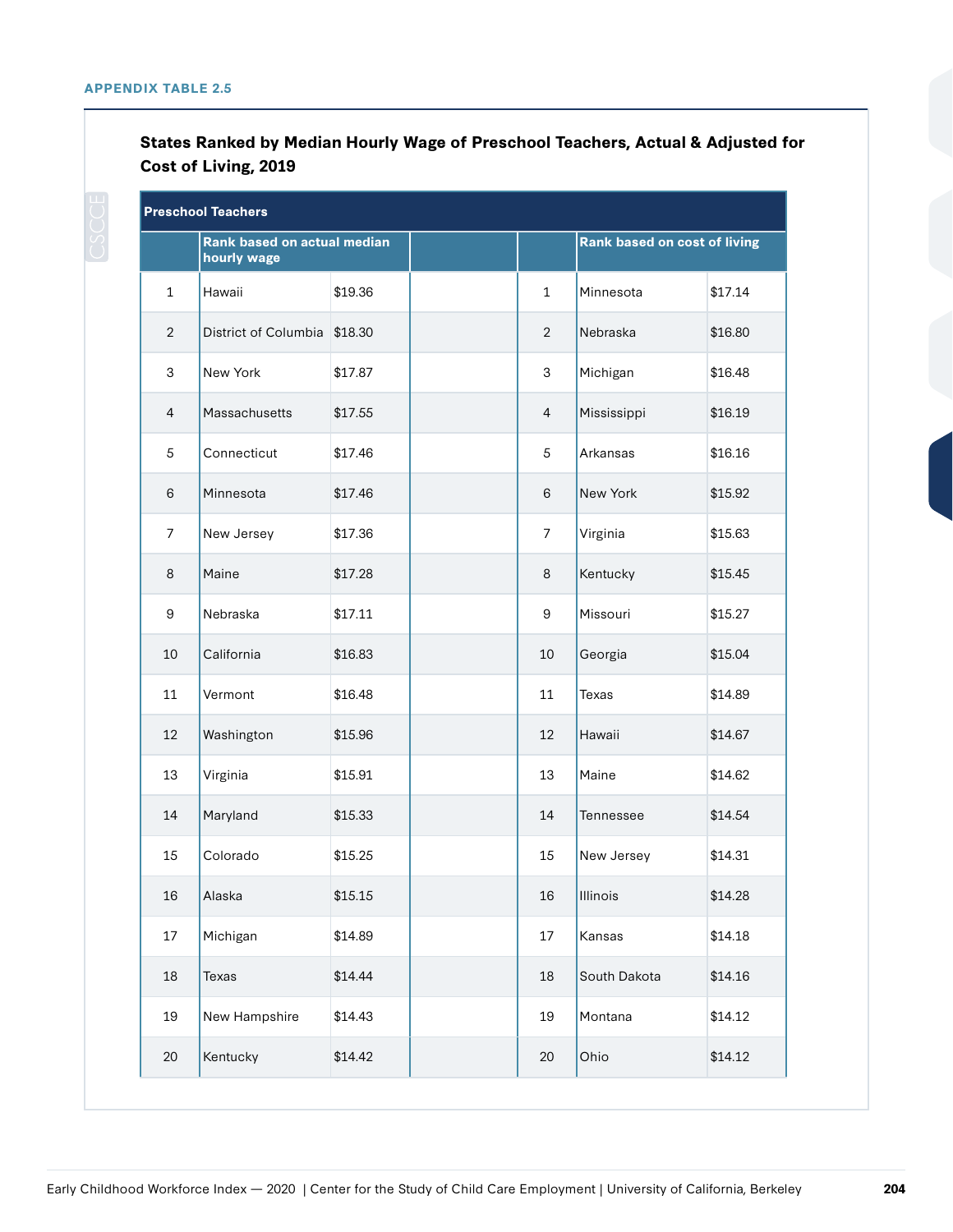**States Ranked by Median Hourly Wage of Preschool Teachers, Actual & Adjusted for Cost of Living, 2019** 

| <b>Preschool Teachers</b> |                                            |         |  |    |                                     |         |  |  |
|---------------------------|--------------------------------------------|---------|--|----|-------------------------------------|---------|--|--|
|                           | Rank based on actual median<br>hourly wage |         |  |    | <b>Rank based on cost of living</b> |         |  |  |
| 21                        | Mississippi                                | \$14.40 |  | 21 | Washington                          | \$13.96 |  |  |
| 22                        | Montana                                    | \$14.40 |  | 22 | Arizona                             | \$13.86 |  |  |
| 23                        | Oregon                                     | \$14.40 |  | 23 | Pennsylvania                        | \$13.83 |  |  |
| 24                        | Arkansas                                   | \$14.34 |  | 24 | Connecticut                         | \$13.70 |  |  |
| 25                        | Illinois                                   | \$14.29 |  | 25 | North Carolina                      | \$13.63 |  |  |
| 26                        | South Dakota                               | \$14.23 |  | 26 | Colorado                            | \$13.53 |  |  |
| 27                        | Kansas                                     | \$14.08 |  | 27 | Indiana                             | \$13.47 |  |  |
| 28                        | Georgia                                    | \$14.05 |  | 28 | Vermont                             | \$13.47 |  |  |
| 29                        | Pennsylvania                               | \$13.96 |  | 29 | Massachusetts                       | \$13.45 |  |  |
| 30                        | Arizona                                    | \$13.87 |  | 30 | Oklahoma                            | \$13.31 |  |  |
| 31                        | Rhode Island                               | \$13.80 |  | 31 | New Mexico                          | \$13.22 |  |  |
| 32                        | Missouri                                   | \$13.78 |  | 32 | lowa                                | \$13.14 |  |  |
| 33                        | New Mexico                                 | \$13.66 |  | 33 | Louisiana                           | \$13.14 |  |  |
| 34                        | Tennessee                                  | \$13.45 |  | 34 | Utah                                | \$12.76 |  |  |
| 35                        | Wyoming                                    | \$13.27 |  | 35 | West Virginia                       | \$12.69 |  |  |
| 36                        | Nevada                                     | \$13.26 |  | 36 | California                          | \$12.61 |  |  |
| 37                        | Utah                                       | \$13.24 |  | 37 | Wyoming                             | \$12.59 |  |  |
| 38                        | Ohio                                       | \$13.06 |  | 38 | Oregon                              | \$12.53 |  |  |
| 39                        | Louisiana                                  | \$12.91 |  | 39 | Wisconsin                           | \$12.23 |  |  |
| 40                        | lowa                                       | \$12.88 |  | 40 | Maryland                            | \$12.06 |  |  |